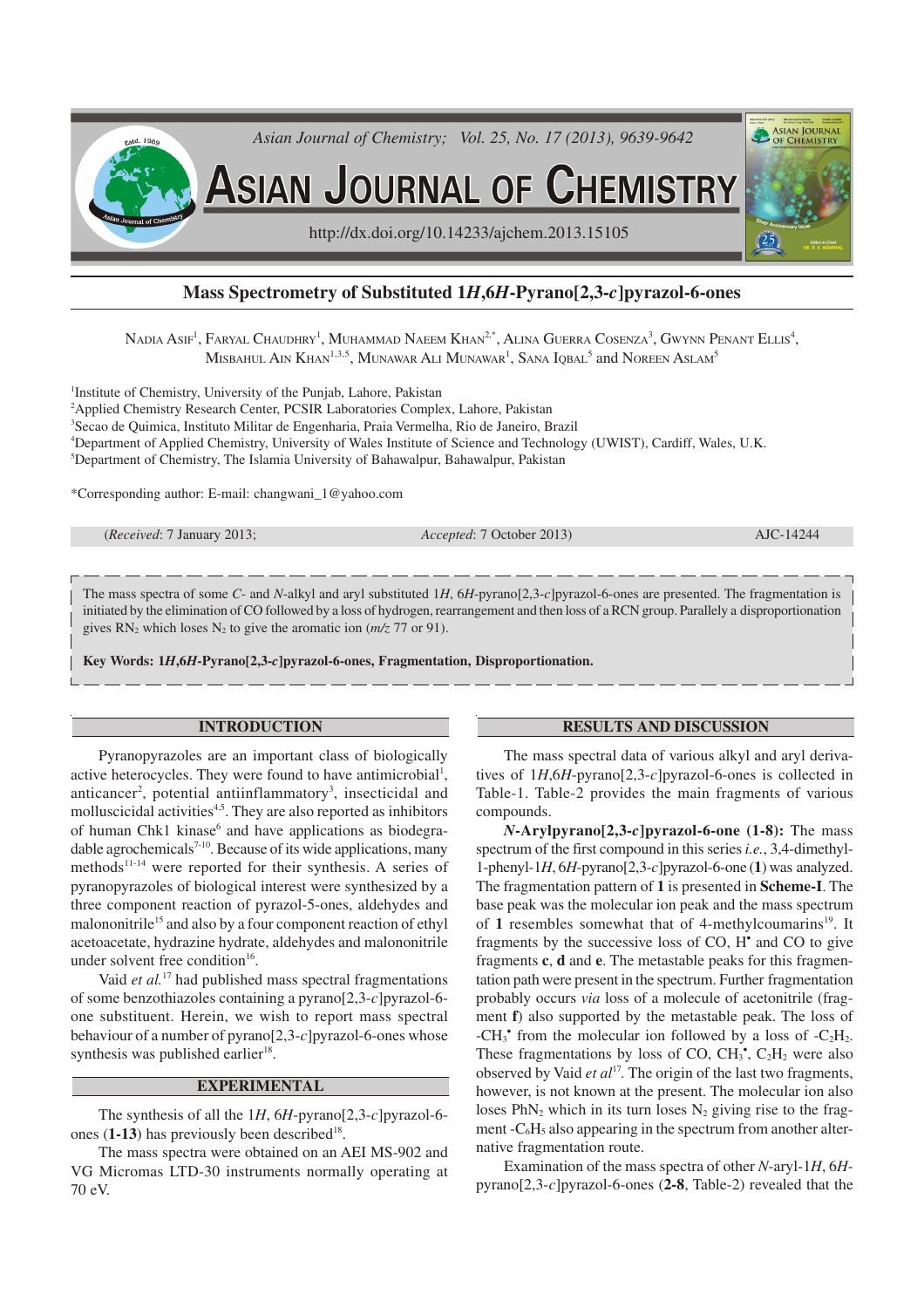molecular ion peak was the base peak for these compounds except for **2, 3** and **7** in which case the base peak appeared due to the N-aryl substituent (*m/z* 77 for **2** and **3** and *m/z* 91 for **7**). Another interesting fragmentation pattern observed for **1**, **4**, **5**, **7** and **8** was the simultaneous formation of two fragments by the loss of  $RN_2$  (fragment **a**) and  $R_1R_2C_6HO_2$  (fragment **b**). The fragment **a** in turn loses CO to give fragment **h**. Some of the compounds containing a phenyl substituent at

| TABLE-1                                                                                            |                                                                                                                                         |                                                                                                                                                                    |  |  |  |  |  |  |  |  |  |
|----------------------------------------------------------------------------------------------------|-----------------------------------------------------------------------------------------------------------------------------------------|--------------------------------------------------------------------------------------------------------------------------------------------------------------------|--|--|--|--|--|--|--|--|--|
| MASS SPECTRA OF 1H, 6H-PYRANO[2,3-c]Pyrazol-6-ONES                                                 |                                                                                                                                         |                                                                                                                                                                    |  |  |  |  |  |  |  |  |  |
|                                                                                                    |                                                                                                                                         |                                                                                                                                                                    |  |  |  |  |  |  |  |  |  |
|                                                                                                    |                                                                                                                                         |                                                                                                                                                                    |  |  |  |  |  |  |  |  |  |
|                                                                                                    |                                                                                                                                         |                                                                                                                                                                    |  |  |  |  |  |  |  |  |  |
|                                                                                                    |                                                                                                                                         |                                                                                                                                                                    |  |  |  |  |  |  |  |  |  |
| $R_1$                                                                                              |                                                                                                                                         |                                                                                                                                                                    |  |  |  |  |  |  |  |  |  |
| R <sub>2</sub><br>(ONLY PEAKS WITH AN INTENSITY OF 3% OR MORE RELATIVE TO THE BASE PEAK ARE SHOWN) |                                                                                                                                         |                                                                                                                                                                    |  |  |  |  |  |  |  |  |  |
| Compd. No.                                                                                         | Substituents R, $R_1$ , $R_2$<br>Mass spectra $m/z$ (relative intensity)                                                                |                                                                                                                                                                    |  |  |  |  |  |  |  |  |  |
| 1                                                                                                  | Ph, Me, Me                                                                                                                              | 241 (15.2), 240 (100), 225 (5.2), 214 (4.5), 212 (14.5), 211 (8.7), 199 (15.5), 197 (3.9), 183 (4.8), 142                                                          |  |  |  |  |  |  |  |  |  |
|                                                                                                    | $(10.3)$ , 135 $(4.8)$ , 131 $(10)$ , 119 $(10)$ , 118 $(7)$ , 107 $(10)$ , 105 $(18)$ , 91 $(12)$ , 77 $(4)$ , 69 $(42)$ , 51 $(28)$ . |                                                                                                                                                                    |  |  |  |  |  |  |  |  |  |
| $\mathbf{2}$                                                                                       | Ph, H, Me                                                                                                                               | 226 (74), 198 (12), 197 (8), 169 (12), 142 (10), 105 (24), 93 (18), 78 (12), 77 (100), 69 (24), 51 (20).                                                           |  |  |  |  |  |  |  |  |  |
| 3                                                                                                  | Ph, H, Ph                                                                                                                               | 288 (72), 260 (5), 232 (10), 231 (12), 226 (12), 204 (8), 155 (16), 127 (20), 105 (36), 77 (100), 69                                                               |  |  |  |  |  |  |  |  |  |
|                                                                                                    |                                                                                                                                         | (18), 51(24).                                                                                                                                                      |  |  |  |  |  |  |  |  |  |
| $\overline{\mathbf{4}}$                                                                            | Ph, Me, Ph                                                                                                                              | 302 (100), 274 (16), 246 (10), 205 (16), 197 (18), 169 (16), 151 (10), 146 (12), 128 (15), 115 (33),<br>105 (38), 91 (16), 77 (90), 51 (8).                        |  |  |  |  |  |  |  |  |  |
| 5                                                                                                  | Ph, Ph, Me                                                                                                                              | 303 (27), 302 (100), 301 (27), 274 (8), 264 (9), 246 (5), 236 (38), 197 (12), 169 (14), 142 (12), 115                                                              |  |  |  |  |  |  |  |  |  |
|                                                                                                    |                                                                                                                                         | $(20)$ , 105 $(16)$ , 103 $(11)$ , 91 $(18)$ , 77 $(55)$ , 51 $(13)$ .                                                                                             |  |  |  |  |  |  |  |  |  |
| 6                                                                                                  | $o$ -CH <sub>3</sub> C <sub>6</sub> H <sub>4</sub> , Me, Me                                                                             | 254 (100), 226 (13), 225 (10), 197 (4), 156 (17), 135 (14), 132 (22), 107 (16), 91 (79), 77 (33), 65                                                               |  |  |  |  |  |  |  |  |  |
|                                                                                                    |                                                                                                                                         | (23), 51(18).                                                                                                                                                      |  |  |  |  |  |  |  |  |  |
| $\overline{7}$                                                                                     | $m$ - CH <sub>3</sub> C <sub>6</sub> H <sub>4</sub> , Me, Me                                                                            | 254 (54), 226 (8), 197 (5), 156 (11), 135 (12), 132 (15), 119 (18), 107 (12), 105 (36), 91 (100), 78                                                               |  |  |  |  |  |  |  |  |  |
| 8                                                                                                  | $p$ - CH <sub>3</sub> C <sub>6</sub> H <sub>4</sub> , Me, Me                                                                            | (12), 77 (23), 65 (27), 51 (14).<br>254 (100), 226 (12), 225 (10), 212 (8), 211 (10), 184 (5), 156 (16), 135 (12), 132 (27), 119 (22), 107                         |  |  |  |  |  |  |  |  |  |
|                                                                                                    |                                                                                                                                         | $(14)$ , 91 (96), 77 (52), 68 (28), 65 (22), 51 (18).                                                                                                              |  |  |  |  |  |  |  |  |  |
| $\boldsymbol{9}$                                                                                   | Me, Me, Me                                                                                                                              | 178 (100), 150 (31), 149 (30), 135 (23), 123 (10), 108 (8), 107 (33), 80 (33), 79 (30), 77 (38), 66 (15),                                                          |  |  |  |  |  |  |  |  |  |
|                                                                                                    |                                                                                                                                         | 51 (24).                                                                                                                                                           |  |  |  |  |  |  |  |  |  |
| <b>10</b>                                                                                          | Me, Me, Ph                                                                                                                              | 240 (100), 239 (20), 213 (20), 212 (40), 211 (13), 197 (35), 183 (12), 169 (33), 143 (30), 142 (18),                                                               |  |  |  |  |  |  |  |  |  |
|                                                                                                    |                                                                                                                                         | 139 (15), 115 (38), 105 (8), 102 (8), 77 (10), 66 (12), 63 (10), 51 (10).                                                                                          |  |  |  |  |  |  |  |  |  |
| 11                                                                                                 | Me, Ph, Me                                                                                                                              | 241 (20), 240 (100), 239 (25), 212 (16), 211 (14), 197 (10), 183 (6), 169 (28), 141 (21), 139 (6), 115<br>$(28)$ , 92 $(12)$ , 80 $(12)$ , 77 $(10)$ , 51 $(12)$ . |  |  |  |  |  |  |  |  |  |
| 12                                                                                                 | H, Me, Me                                                                                                                               | 164 (100), 149 (9), 136 (39), 135 (50), 121 (12), 53 (17), 51 (18).                                                                                                |  |  |  |  |  |  |  |  |  |
| 13                                                                                                 | H, Ph, Me                                                                                                                               | 227 (21), 226 (100), 225 (32), 198 (25), 197 (14), 169 (11), 160 (12), 129 (18), 115 (18), 102 (18), 85                                                            |  |  |  |  |  |  |  |  |  |
|                                                                                                    |                                                                                                                                         | $(9)$ , 83 $(14)$ , 77 $(12)$ , 67 $(10)$ , 51 $(10)$ .                                                                                                            |  |  |  |  |  |  |  |  |  |

| TABLE-2                                                       |        |                |                |                         |       |       |                |       |                  |       |       |       |       |
|---------------------------------------------------------------|--------|----------------|----------------|-------------------------|-------|-------|----------------|-------|------------------|-------|-------|-------|-------|
| MASS SPECTRAL FRAGMENTS OF 1H, 6H-PYRANO[2,3-c]PYRAZOL-6-ONES |        |                |                |                         |       |       |                |       |                  |       |       |       |       |
| $m/z$ (RELATIVE INTENSITIES)                                  |        |                |                |                         |       |       |                |       |                  |       |       |       |       |
| Fragments*                                                    | 1      | $\overline{2}$ | 3              | $\overline{\mathbf{4}}$ | 5     | 6     | 7              | 8     | $\boldsymbol{9}$ | 10    | 11    | 12    | 13    |
| M                                                             | 240    | 226            | 288            | 302                     | 302   | 254   | 254            | 254   | 178              | 240   | 240   | 164   | 226   |
|                                                               | (100)  | (74)           | (72)           | (100)                   | (100) | (100) | (50)           | (100) | (100)            | (100) | (100) | (100) | (100) |
| a                                                             | 135    |                | $\overline{a}$ | 197                     | 197   | 135   | 135            | 135   | 135              | 197   | 197   | 135   | 197   |
|                                                               | (20)   |                |                | (18)                    | (12)  | (20)  | (12)           | (12)  | (23)             | (35)  | (35)  | (50)  | (14)  |
| $\mathbf b$                                                   | 105    | 105            | 105            | 105                     | 105   | Ξ.    | 119            | 119   |                  |       |       |       |       |
|                                                               | (18)   | (24)           | (36)           | (38)                    | (16)  |       | (18)           | (22)  |                  |       |       |       |       |
| $\mathbf{c}$                                                  | 212    | 198            | 260            | 274                     | 274   | 226   | 226            | 226   | 150              | 212   | 212   | 136   | 198   |
|                                                               | (14)   | (12)           | (5)            | (16)                    | (8)   | (13)  | (8)            | (12)  | (31)             | (40)  | (16)  | (39)  | (25)  |
| d                                                             | 211    | 197            |                |                         |       | 225   | $\overline{a}$ | 225   | 149              | 211   | 211   | 135   | 197   |
|                                                               | (8.7)  | (8)            |                |                         |       | (10)  |                | (10)  | (30)             | (13)  | (14)  | (50)  | (14)  |
| e                                                             | 183    | 169            |                |                         |       | 197   | 197            | ۰     | ۳                | 183   | 183   |       | 169   |
|                                                               | (4.8)  | (12)           |                |                         |       | (4)   | (5)            |       |                  | (12)  | (6)   |       | (11)  |
| f                                                             | 142    | 142            |                |                         |       | 156   | 156            |       |                  | 142   | 80    |       |       |
|                                                               | (10.3) | (10)           |                |                         |       | (17)  | (11)           |       |                  | (18)  | (12)  |       |       |
| g                                                             | 77     | 77             | 77             | 77                      | 77    |       | 91             | 91    |                  |       |       |       |       |
|                                                               | (4)    | (100)          | (100)          | (90)                    | (55)  |       | (100)          | (96)  |                  |       |       |       |       |
| $\mathbf h$                                                   |        |                |                | 169                     | 160   | 107   | 107            | 107   | 107              | 169   | 169   |       |       |
|                                                               |        |                |                | (10)                    | (14)  | (16)  | (12)           | (14)  | (33)             | (33)  | (28)  |       |       |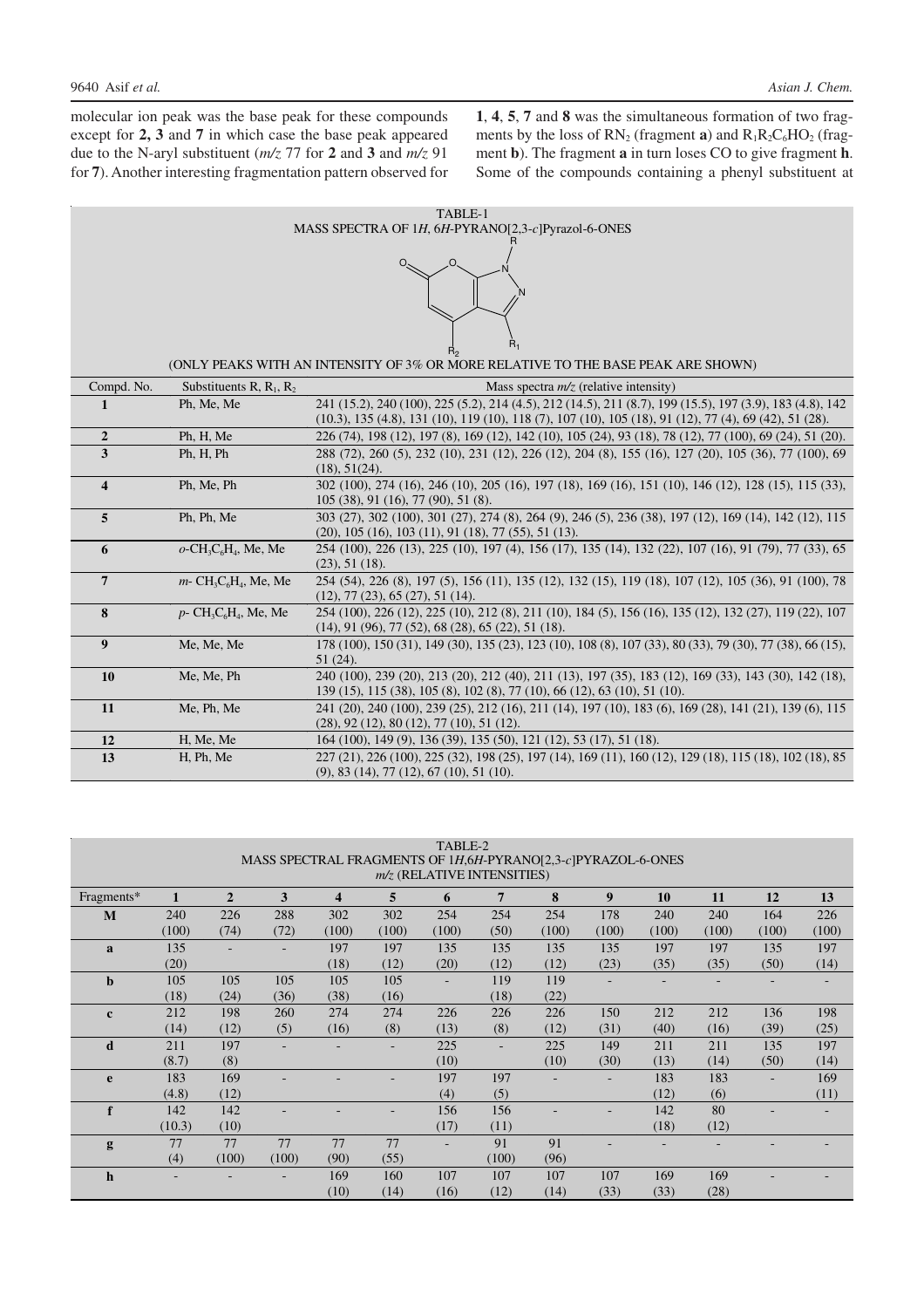| Fragments*                                                                                                                                                                                                                                                                                                                                                                    | $\mathbf{1}$             | $\boldsymbol{2}$ | $\mathbf{3}$             | $\overline{\mathbf{4}}$  | 5              | 6                            | $\overline{\bf 7}$       | ${\bf 8}$                | 9                            | 10                       | 11                       | 12             | 13          |
|-------------------------------------------------------------------------------------------------------------------------------------------------------------------------------------------------------------------------------------------------------------------------------------------------------------------------------------------------------------------------------|--------------------------|------------------|--------------------------|--------------------------|----------------|------------------------------|--------------------------|--------------------------|------------------------------|--------------------------|--------------------------|----------------|-------------|
| $[M^{\dagger}$ -Me']                                                                                                                                                                                                                                                                                                                                                          | 225<br>(5.2)             |                  |                          |                          |                |                              |                          |                          |                              |                          |                          | 149<br>(9)     |             |
| $[M^{**}$ -CO-H-CO-C <sub>4</sub> H <sub>3</sub> N]                                                                                                                                                                                                                                                                                                                           | 118                      |                  |                          | $\overline{\phantom{a}}$ | ÷,             | 132                          | 132                      | $\blacksquare$           | ÷,                           | ÷,                       |                          |                |             |
|                                                                                                                                                                                                                                                                                                                                                                               | (7)                      |                  |                          |                          |                | (22)                         | (15)                     |                          |                              |                          |                          |                |             |
| $[\mathbf{M}^{*\ast}\text{-}\mathbf{CO}\text{-}\mathbf{H}^*\text{-}\mathbf{CO}\text{-}\mathbf{C}_4\mathbf{H}_3\mathbf{N}\text{-}\mathbf{C}_2\mathbf{H}_3\mathbf{N}]$                                                                                                                                                                                                          | $77 \,$<br>(4)           | $\blacksquare$   | $\overline{\phantom{a}}$ | ÷                        |                | 91<br>(79)                   | 91<br>(100)              | $\overline{\phantom{a}}$ |                              | $\overline{\phantom{a}}$ | $\overline{\phantom{a}}$ | ÷              |             |
| $[M^*$ -Me'-C <sub>2</sub> H <sub>2</sub> ]                                                                                                                                                                                                                                                                                                                                   | 199<br>(15.5)            |                  |                          |                          |                |                              |                          |                          |                              |                          |                          |                |             |
| $[M^{\ast}$ -CO-RN <sub>2</sub> ]                                                                                                                                                                                                                                                                                                                                             |                          | 93               | 155                      | 169                      | ÷,             | ÷,                           | $\blacksquare$           | $\overline{\phantom{a}}$ | $\qquad \qquad \blacksquare$ | $\overline{\phantom{a}}$ | $\overline{\phantom{a}}$ | ÷              |             |
|                                                                                                                                                                                                                                                                                                                                                                               |                          | (18)             | (16)                     | (10)                     |                |                              |                          |                          |                              |                          |                          |                |             |
| $[M^{+}.CO-RN_{2}-CO]$                                                                                                                                                                                                                                                                                                                                                        | $\blacksquare$           |                  | 127<br>(20)              |                          |                |                              | ÷,                       |                          |                              | $\overline{\phantom{a}}$ |                          |                |             |
| $[M^{\ast}$ -CO-CO]                                                                                                                                                                                                                                                                                                                                                           | $\blacksquare$           | ÷,               | 232                      | 246<br>(10)              | 246            | ÷,                           | $\blacksquare$           | $\overline{\phantom{a}}$ | ÷,                           | $\overline{\phantom{a}}$ | $\overline{\phantom{a}}$ |                |             |
| $[M^{\ast \ast}$ -CO-CO-RN <sub>2</sub> ]                                                                                                                                                                                                                                                                                                                                     | $\blacksquare$           | ÷,               | (10)<br>127              | $\equiv$                 | (5)            |                              |                          |                          |                              |                          |                          |                |             |
| $[M^{\ast}$ -CO-CO-R <sub>1</sub> CN]                                                                                                                                                                                                                                                                                                                                         | $\overline{\phantom{a}}$ |                  | (20)                     | 205                      | ÷,             | $\overline{\phantom{0}}$     | $\blacksquare$           | ÷,                       | $\blacksquare$               | $\blacksquare$           | $\overline{\phantom{a}}$ | ÷              |             |
|                                                                                                                                                                                                                                                                                                                                                                               |                          |                  |                          | (16)                     |                |                              |                          |                          |                              |                          |                          |                |             |
| $[M^{\ast \ast} \text{-} H^{\ast}]$                                                                                                                                                                                                                                                                                                                                           |                          |                  |                          |                          | 301<br>(27)    |                              |                          |                          |                              | 239<br>(20)              |                          | ÷,             | 225<br>(32) |
| $[M^{\ast}$ -H'-CO]                                                                                                                                                                                                                                                                                                                                                           | $\blacksquare$           | ÷                | $\overline{\phantom{a}}$ | ÷                        | ÷,             | $\qquad \qquad \blacksquare$ | $\blacksquare$           | $\overline{\phantom{a}}$ | $\overline{\phantom{a}}$     | $\overline{\phantom{a}}$ | ÷,                       | ÷              | 197         |
|                                                                                                                                                                                                                                                                                                                                                                               |                          |                  |                          |                          |                |                              |                          |                          |                              |                          |                          |                | (14)        |
| $[M^{\ast}$ -C <sub>8</sub> H <sub>7</sub> NO <sub>2</sub> ]                                                                                                                                                                                                                                                                                                                  | $\equiv$                 | $\overline{a}$   | $\overline{\phantom{a}}$ | $\blacksquare$           | ÷,             | $\frac{1}{2}$                | 105<br>(36)              | $\Box$                   | Ξ                            | ÷.                       | ÷,                       | ÷,             |             |
| $[M^*$ -CO-H'-CH <sub>2</sub> ]                                                                                                                                                                                                                                                                                                                                               | $\blacksquare$           | L.               |                          | ÷,                       | ÷,             |                              | $\overline{\phantom{a}}$ | 211                      | 135                          | $\sim$                   | $\overline{\phantom{a}}$ | $\blacksquare$ |             |
| $[M^*$ -CO-CH <sub>2</sub> -H <sup>-</sup> -CO]                                                                                                                                                                                                                                                                                                                               | $\bar{a}$                | $\overline{a}$   | $\Box$                   | $\overline{a}$           | L.             | $\overline{a}$               | ÷,                       | (8)<br>184               | (23)                         | ÷.                       | $\overline{\phantom{a}}$ |                |             |
| $[M^{+}$ -CO-CH <sub>2</sub> -H <sup>*</sup> -CO-C <sub>2</sub> H <sub>4</sub> ]                                                                                                                                                                                                                                                                                              | $\Box$                   | $\blacksquare$   | $\overline{\phantom{a}}$ | ÷,                       | $\blacksquare$ | ÷,                           | $\overline{\phantom{a}}$ | (5)<br>156               | $\Box$                       | $\overline{\phantom{a}}$ | $\overline{\phantom{a}}$ | $\blacksquare$ |             |
|                                                                                                                                                                                                                                                                                                                                                                               |                          |                  |                          |                          |                |                              |                          | (16)                     |                              |                          |                          |                |             |
| $[M^*$ -CO-H'-R <sub>1</sub> CN]                                                                                                                                                                                                                                                                                                                                              | $\blacksquare$           | $\overline{a}$   | $\overline{\phantom{a}}$ | ÷.                       | L.             | $\overline{a}$               | $\overline{a}$           | $\Box$                   | 108<br>(8)                   | L,                       | $\overline{a}$           | $\blacksquare$ |             |
| $[M^*$ -CO-H'-R <sub>1</sub> CN-CO]                                                                                                                                                                                                                                                                                                                                           | $\blacksquare$           | ÷,               | $\overline{\phantom{a}}$ | ÷,                       | ÷,             | $\blacksquare$               | $\overline{\phantom{a}}$ | $\overline{\phantom{a}}$ | 80                           | $\sim$                   | $\overline{\phantom{a}}$ | $\blacksquare$ |             |
|                                                                                                                                                                                                                                                                                                                                                                               |                          | $\overline{a}$   |                          |                          |                |                              |                          | L.                       | (33)                         | 169                      |                          |                |             |
| $[M^{\dagger}$ -CO-H-CO-CH <sub>2</sub> ]                                                                                                                                                                                                                                                                                                                                     | Ξ                        |                  | $\blacksquare$           | $\overline{a}$           | L.             | L.                           | $\overline{a}$           |                          | $\Box$                       | (33)                     | $\overline{\phantom{a}}$ | $\blacksquare$ |             |
| $[M^{\ast \ast }\text{-RN}_2\text{-CO-}C_2H_2]$                                                                                                                                                                                                                                                                                                                               | $\overline{\phantom{a}}$ | $\blacksquare$   | $\overline{\phantom{a}}$ | $\overline{\phantom{a}}$ | $\blacksquare$ | $\blacksquare$               | $\blacksquare$           | $\overline{\phantom{a}}$ | $\overline{\phantom{a}}$     | 143<br>(30)              | $\overline{\phantom{a}}$ | $\blacksquare$ |             |
| $[M^{\ast \ast}\text{-RN}_2\text{-CO-}C_2H_2\text{-Ph}]$                                                                                                                                                                                                                                                                                                                      |                          |                  |                          |                          |                |                              | L.                       | L.                       | $\overline{a}$               | 66                       | L.                       | ÷,             |             |
|                                                                                                                                                                                                                                                                                                                                                                               |                          |                  |                          |                          |                |                              |                          |                          |                              | (12)                     |                          |                |             |
| $[M^*$ -RN <sub>2</sub> -CO-CO]                                                                                                                                                                                                                                                                                                                                               | $\blacksquare$           | ÷,               |                          |                          |                |                              | $\overline{\phantom{a}}$ | $\overline{\phantom{a}}$ | $\overline{\phantom{a}}$     |                          | 141<br>(21)              | $\blacksquare$ |             |
| $[M^{**}$ -RN <sub>2</sub> -CO-CO-C <sub>2</sub> H <sub>2</sub> ]                                                                                                                                                                                                                                                                                                             | ÷,                       |                  |                          |                          |                |                              |                          |                          |                              |                          | 115<br>(28)              | $\blacksquare$ |             |
| $[M^*$ -RN <sub>2</sub> -CO-Ph]                                                                                                                                                                                                                                                                                                                                               | $\blacksquare$           | $\blacksquare$   | $\overline{\phantom{a}}$ | $\overline{\phantom{a}}$ | ÷,             | $\overline{\phantom{a}}$     | $\blacksquare$           | $\overline{\phantom{a}}$ | $\blacksquare$               | $\overline{\phantom{a}}$ | 92                       | $\blacksquare$ |             |
| $[M^*$ -Me'-CO]                                                                                                                                                                                                                                                                                                                                                               | $\blacksquare$           | ÷,               | $\overline{\phantom{a}}$ | $\overline{\phantom{a}}$ | L,             | ÷,                           | $\overline{a}$           | ÷,                       | $\blacksquare$               | ÷,                       | (12)<br>$\Box$           | 121            |             |
|                                                                                                                                                                                                                                                                                                                                                                               |                          |                  |                          |                          |                |                              |                          |                          |                              |                          |                          | (12)           |             |
| $[M^*$ -Me'-CO-C <sub>3</sub> H <sub>4</sub> N <sub>2</sub> ]                                                                                                                                                                                                                                                                                                                 | $\blacksquare$           | ÷,               |                          |                          | ÷              |                              | $\overline{\phantom{a}}$ | $\overline{\phantom{a}}$ | $\blacksquare$               | $\blacksquare$           | $\overline{\phantom{a}}$ | 53<br>(17)     |             |
| *a- M**-RN <sub>2</sub> ; b- M**-R <sub>1</sub> R <sub>2</sub> C <sub>6</sub> HO <sub>2</sub> ; c- M <sup>++</sup> -CO ; d- M <sup>++</sup> -CO-H'; e- M <sup>++</sup> -CO-H'-CO ; f- M <sup>++</sup> -CO-H'-CO-R <sub>1</sub> CN; g- M <sup>++</sup> -R <sub>1</sub> R <sub>2</sub> C <sub>6</sub> HO <sub>2</sub> -N <sub>2</sub> ; h- M <sup>++</sup> -RN <sub>2</sub> -CO |                          |                  |                          |                          |                |                              |                          |                          |                              |                          |                          |                |             |

the 3 or 4 position (**3**, **4** and **5**) fragmented by way of the loss of two CO molecules. Another alternate fragment path which is noted in all the compounds except for **12** is the first loss of a CO molecule followed by the loss of a RN2 fragment.

*N***-Methylpyrano[2,3-***c***]pyrazol-6-ones (9-11):** The *N*methyl compounds (**10** and **11**) also showed molecular ions as the base peaks and fragmentation by the loss of CO which was followed by the successive loss of H• , CO and RCN (**c**, **d**, **e**, **f**). However, in the case of **9** the loss of a CO molecule was followed by a loss of H<sup>\*</sup> and the fragment formed there from now lost a CH3CN and a CO (**c-d**, **-H**, **-CH3CN**). Fragmentation also occurs through the loss of a molecule of  $CH<sub>3</sub>N<sub>2</sub>$  (a).

Compounds **10** and **11** also lose an H• and this probably occurs with the rearrangement of the pyrazole molecule into a pyridazine or a pyrimidine ring a phenomenon often observed in the mass spectra of  $N$ -methypyrazoles<sup>20</sup>.

*N***-Unsubstituted pyrano[2,3-***c***]pyrazol-6-ones (12 and 13):** Only two compounds in this series were studied and their mass spectra were very simple. These displayed fragments **a**, **c** and **d** formed by the loss of HN<sub>2</sub> and by the successive loss of CO and H• from the molecular ion which was the base peak in their spectra. Other fragments  $M^*$ -CH<sub>3</sub> and  $M^*$ -CH<sub>3</sub>-CO (for  $12$ ) and  $M^*$ -H<sup>\*</sup> and  $M^*$ -H<sup>\*</sup>-CO (for  $13$ ) were also observed in the mass spectra.